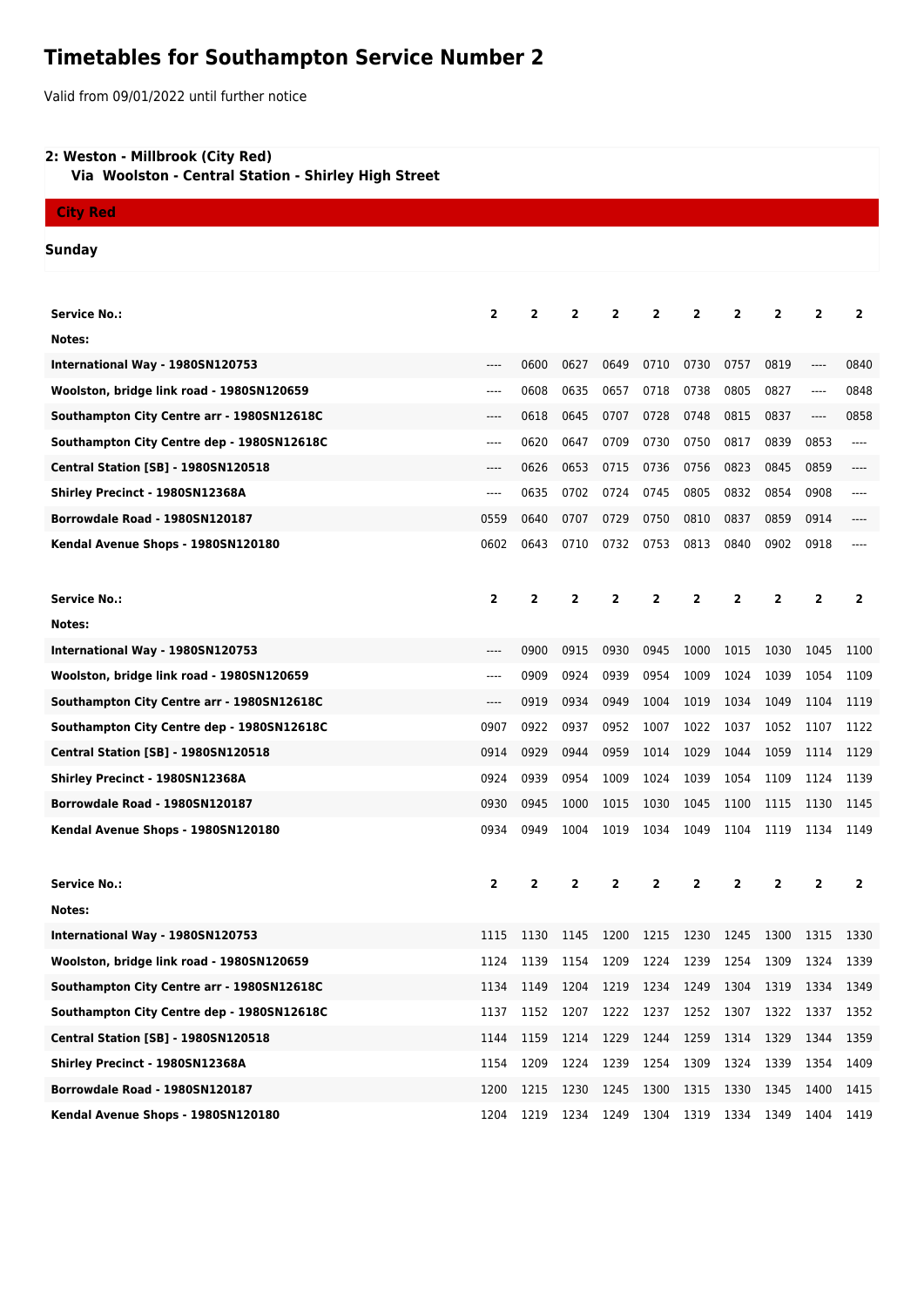| Service No.:                               | 2              | 2    | 2              | 2              | 2              | 2              | 2            | 2            | 2            | 2              |
|--------------------------------------------|----------------|------|----------------|----------------|----------------|----------------|--------------|--------------|--------------|----------------|
| Notes:                                     |                |      |                |                |                |                |              |              |              |                |
| International Way - 1980SN120753           | 1345           | 1400 | 1415           | 1430           | 1445           | 1500           | 1515         | 1530         | 1545         | 1600           |
| Woolston, bridge link road - 1980SN120659  | 1354           | 1409 | 1424           | 1439           | 1454           | 1509           | 1524         | 1539         | 1554         | 1609           |
| Southampton City Centre arr - 1980SN12618C | 1404           | 1419 | 1434           | 1449           | 1504           | 1519           | 1534         | 1549         | 1604         | 1619           |
| Southampton City Centre dep - 1980SN12618C | 1407           | 1422 | 1437           | 1452           | 1507           | 1522           | 1537         | 1552         | 1607         | 1622           |
| <b>Central Station [SB] - 1980SN120518</b> | 1414           | 1429 | 1444           | 1459           | 1514           | 1529           | 1544         | 1559         | 1614         | 1629           |
| Shirley Precinct - 1980SN12368A            | 1424           | 1439 | 1454           | 1509           | 1524           | 1539           | 1554         | 1609         | 1624         | 1639           |
| Borrowdale Road - 1980SN120187             | 1430           | 1445 | 1500           | 1515           | 1530           | 1545           | 1600         | 1615         | 1630         | 1645           |
| Kendal Avenue Shops - 1980SN120180         | 1434           | 1449 | 1504           | 1519           | 1534           | 1549           | 1604         | 1619         | 1634         | 1649           |
|                                            |                |      |                |                |                |                |              |              |              |                |
| <b>Service No.:</b>                        | $\overline{2}$ | 2    | 2              | 2              | 2              | 2              | $\mathbf{2}$ | 2            | 2            | 2              |
| Notes:                                     |                |      |                |                |                |                |              |              |              |                |
| International Way - 1980SN120753           | 1615           | 1630 | 1645           | 1700           | 1715           | 1730           | 1745         | 1800         | 1814         | 1830           |
| Woolston, bridge link road - 1980SN120659  | 1624           | 1639 | 1654           | 1709           | 1724           | 1739           | 1754         | 1808         | 1822         | 1838           |
| Southampton City Centre arr - 1980SN12618C | 1634           | 1649 | 1704           | 1719           | 1734           | 1749           | 1804         | 1818         | 1832         | 1848           |
| Southampton City Centre dep - 1980SN12618C | 1637           | 1652 | 1707           | 1722           | 1737           | 1752           | 1806         | 1820         | ----         | 1850           |
| <b>Central Station [SB] - 1980SN120518</b> | 1644           | 1659 | 1714           | 1729           | 1744           | 1759           | 1812         | 1826         | ----         | 1856           |
| Shirley Precinct - 1980SN12368A            | 1654           | 1709 | 1724           | 1739           | 1754           | 1809           | 1821         | 1835         | ----         | 1905           |
| Borrowdale Road - 1980SN120187             | 1700           | 1715 | 1730           | 1745           | 1800           | 1814           | 1826         | 1840         | ----         | 1910           |
| Kendal Avenue Shops - 1980SN120180         | 1704           | 1719 | 1734           | 1749           | 1803           | 1817           | 1829         | 1843         | ----         | 1913           |
|                                            |                |      |                |                |                |                |              |              |              |                |
| <b>Service No.:</b>                        |                | 2    | $\overline{2}$ | $\overline{2}$ | $\overline{2}$ | $\overline{2}$ | 2            | $\mathbf{2}$ | $\mathbf{2}$ | $\overline{2}$ |
| Notes:                                     |                |      |                |                |                |                |              |              |              |                |
| International Way - 1980SN120753           |                | 1840 | 1900           | 1930           | 2000           | 2030           | 2100         | 2130         | 2200         | 2230           |
| Woolston, bridge link road - 1980SN120659  |                | 1848 | 1908           | 1938           | 2008           | 2038           | 2108         | 2138         | 2208         | 2238           |
| Southampton City Centre arr - 1980SN12618C |                | 1858 | 1918           | 1948           | 2018           | 2048           | 2118         | 2148         | 2218         | 2248           |
| Southampton City Centre dep - 1980SN12618C |                |      | 1920           | 1950           | 2020           | 2050           | 2120         | 2150         | 2220         | 2250           |
| <b>Central Station [SB] - 1980SN120518</b> |                | ---- | 1926           | 1956           | 2026           | 2056           | 2126         | 2156         | 2226         | 2256           |
| Shirley Precinct - 1980SN12368A            |                | ---- | 1935           | 2005           | 2035           | 2105           | 2135         | 2205         | 2235         | 2305           |
| Borrowdale Road - 1980SN120187             |                | ---- | 1940           | 2010           | 2040           | 2110           | 2140         | 2210         | 2240         | 2310           |
| Kendal Avenue Shops - 1980SN120180         |                | ---- | 1943           | 2013           | 2043           | 2113           | 2143         | 2213         | 2243         | 2313           |

## **2: Millbrook - Weston (City Red) Via Shirley High Street - Central Station - Woolston**

**City Red**

**Sunday**

| <b>Service No.:</b>                        | $\overline{2}$ | $\overline{2}$ | $\overline{2}$ | $\overline{2}$ | $\overline{2}$ | $\overline{2}$ | $\overline{2}$ | $\overline{2}$ | $\overline{2}$ | $\overline{2}$ |
|--------------------------------------------|----------------|----------------|----------------|----------------|----------------|----------------|----------------|----------------|----------------|----------------|
| Notes:                                     |                |                |                |                |                |                |                |                |                |                |
| Kendal Avenue Shops - 1980SN120180         | $- - - -$      | $- - - -$      | 0603           | $- - - -$      | 0644           | 0711           | 0733           | 0754           | 0814           | $- - - -$      |
| Holy Family Church - 1980SN121041          | $- - - -$      | $- - - -$      | 0607           | $\cdots$       | 0648           | 0715           | 0737           | 0758           | 0818           | ----           |
| Shirley Precinct - 1980SN120367            | $- - - -$      | 1.11           | 0611           | 1.11           | 0652           | 0719           | 0741           | 0802           | 0822           | $- - - -$      |
| Central Station [SD] - 1980SNA09196        | $- - - -$      | $- - - -$      | 0619           | 1.11           | 0700           | 0727           | 0749           | 0810           | 0830           | ----           |
| Southampton City Centre arr - 1980SN12616C | $- - - -$      | $\cdots$       | 0625           | $---$          | 0706           | 0733           | 0755           | 0816           | 0836           | $- - - -$      |
| Southampton City Centre dep - 1980SN12616C | $- - - -$      | $- - - -$      | 0627           | $\cdots$       | 0708           | 0735           | 0757           | 0818           | 0838           | 0851           |
| Woolston, bridge link road - 1980SN12658A  | $- - - -$      | $\cdots$       | 0637           | $- - - -$      | 0718           | 0745           | 0807           | 0828           | 0848           | 0901           |
| <b>Barnfield Road - 1980SN120747</b>       | 0554           | 0621           | 0643           | 0704           | 0724           | 0751           | 0813           | 0834           | 0854           | 0908           |
| International Way - 1980SN120753           | 0559           | 0626           | 0648           | 0709           | 0729           | 0756           | 0818           | 0839           | 0859           | 0914           |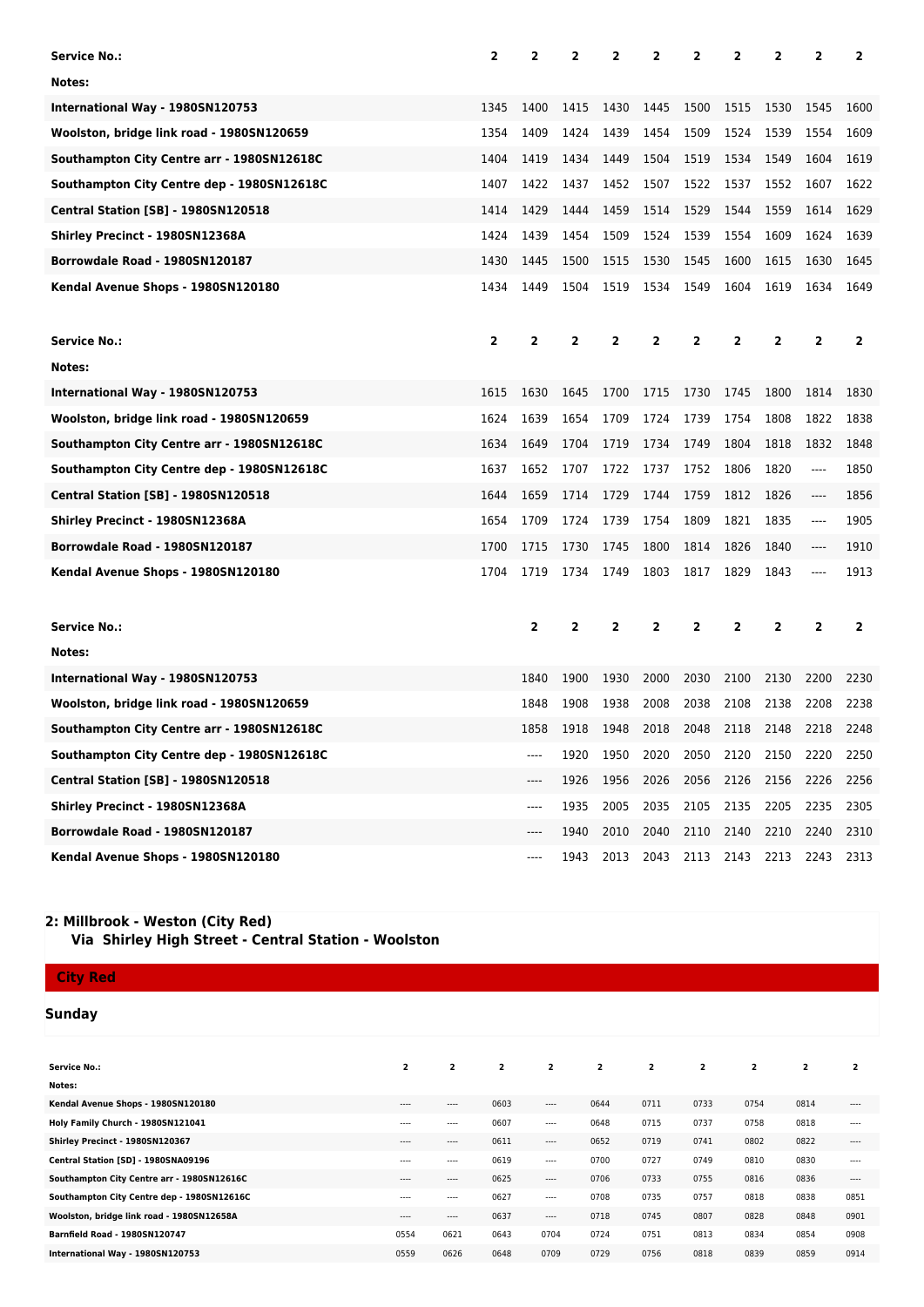| Service No.:                               | $\overline{2}$ | 2                       | $\overline{2}$ | 2        | 2    | 2                       | 2                       | 2                             | 2                             | $\overline{2}$ |
|--------------------------------------------|----------------|-------------------------|----------------|----------|------|-------------------------|-------------------------|-------------------------------|-------------------------------|----------------|
| Notes:                                     |                |                         |                |          |      |                         |                         |                               |                               |                |
| Kendal Avenue Shops - 1980SN120180         | 0841           | $\cdots$                | 0903           | ----     | 0920 | 0935                    | 0950                    | 1005                          | 1020                          | 1035           |
| Holy Family Church - 1980SN121041          | 0845           | ----                    | 0908           | ----     | 0925 | 0940                    | 0955                    | 1010                          | 1025                          | 1040           |
| Shirley Precinct - 1980SN120367            | 0849           | ----                    | 0914           | ----     | 0931 | 0946                    | 1001                    | 1016                          | 1031                          | 1046           |
| Central Station [SD] - 1980SNA09196        | 0857           | ----                    | 0924           | $\cdots$ | 0941 | 0956                    | 1011                    | 1026                          | 1041                          | 1056           |
| Southampton City Centre arr - 1980SN12616C | 0903           | ----                    | 0931           | ----     | 0948 | 1003                    | 1018                    | 1033                          | 1048                          | 1103           |
| Southampton City Centre dep - 1980SN12616C | 0906           | 0921                    | ----           | 0936     | 0951 | 1006                    | 1021                    | 1036                          | 1051                          | 1106           |
| Woolston, bridge link road - 1980SN12658A  | 0916           | 0931                    | ----           | 0946     | 1001 | 1016                    | 1031                    | 1046                          | 1101                          | 1116           |
| <b>Barnfield Road - 1980SN120747</b>       | 0923           | 0938                    | ----           | 0953     | 1008 | 1023                    | 1038                    | 1053                          | 1108                          | 1123           |
|                                            | 0929           | 0944                    |                | 0959     | 1014 | 1029                    | 1044                    | 1059                          | 1114                          | 1129           |
| International Way - 1980SN120753           |                |                         | ----           |          |      |                         |                         |                               |                               |                |
|                                            |                |                         |                |          |      |                         |                         |                               |                               |                |
| <b>Service No.:</b>                        | 2              | $\overline{\mathbf{2}}$ | 2              | 2        | 2    | $\overline{\mathbf{2}}$ | 2                       | $\overline{2}$                | 2                             | $\overline{2}$ |
| Notes:                                     |                |                         |                |          |      |                         |                         |                               |                               |                |
| Kendal Avenue Shops - 1980SN120180         | 1050           | 1105                    | 1120           | 1135     | 1150 | 1205                    | 1220                    | 1235                          | 1250                          | 1305           |
| Holy Family Church - 1980SN121041          | 1055           | 1110                    | 1125           | 1140     | 1155 | 1210                    | 1225                    | 1240                          | 1255                          | 1310           |
| Shirley Precinct - 1980SN120367            | 1101           | 1116                    | 1131           | 1146     | 1201 | 1216                    | 1231                    | 1246                          | 1301                          | 1316           |
| Central Station [SD] - 1980SNA09196        | 1111           | 1126                    | 1141           | 1156     | 1211 | 1226                    | 1241                    | 1256                          | 1311                          | 1326           |
| Southampton City Centre arr - 1980SN12616C | 1118           | 1133                    | 1148           | 1203     | 1218 | 1233                    | 1248                    | 1303                          | 1318                          | 1333           |
| Southampton City Centre dep - 1980SN12616C | 1121           | 1136                    | 1151           | 1206     | 1221 | 1236                    | 1251                    | 1306                          | 1321                          | 1336           |
| Woolston, bridge link road - 1980SN12658A  | 1131           | 1146                    | 1201           | 1216     | 1231 | 1246                    | 1301                    | 1316                          | 1331                          | 1346           |
| <b>Barnfield Road - 1980SN120747</b>       | 1138           | 1153                    | 1208           | 1223     | 1238 | 1253                    | 1308                    | 1323                          | 1338                          | 1353           |
| International Way - 1980SN120753           | 1144           | 1159                    | 1214           | 1229     | 1244 | 1259                    | 1314                    | 1329                          | 1344                          | 1359           |
|                                            |                |                         |                |          |      |                         |                         |                               |                               |                |
|                                            |                |                         |                |          |      |                         |                         |                               |                               |                |
| <b>Service No.:</b>                        | 2              | 2                       | $\overline{2}$ | 2        | 2    | $\mathbf{2}$            | 2                       | $\overline{2}$                | $\overline{2}$                | $\overline{2}$ |
| Notes:                                     |                |                         |                |          |      |                         |                         |                               |                               |                |
| Kendal Avenue Shops - 1980SN120180         | 1320           | 1335                    | 1350           | 1405     | 1420 | 1435                    | 1450                    | 1505                          | 1520                          | 1535           |
| Holy Family Church - 1980SN121041          | 1325           | 1340                    | 1355           | 1410     | 1425 | 1440                    | 1455                    | 1510                          | 1525                          | 1540           |
| Shirley Precinct - 1980SN120367            | 1331           | 1346                    | 1401           | 1416     | 1431 | 1446                    | 1501                    | 1516                          | 1531                          | 1546           |
| Central Station [SD] - 1980SNA09196        | 1341           | 1356                    | 1411           | 1426     | 1441 | 1456                    | 1511                    | 1526                          | 1541                          | 1556           |
| Southampton City Centre arr - 1980SN12616C | 1348           | 1403                    | 1418           | 1433     | 1448 | 1503                    | 1518                    | 1533                          | 1548                          | 1603           |
| Southampton City Centre dep - 1980SN12616C | 1351           | 1406                    | 1421           | 1436     | 1451 | 1506                    | 1521                    | 1536                          | 1551                          | 1606           |
| Woolston, bridge link road - 1980SN12658A  | 1401           | 1416                    | 1431           | 1446     | 1501 | 1516                    | 1531                    | 1546                          | 1601                          | 1616           |
| Barnfield Road - 1980SN120747              | 1408           | 1423                    | 1438           | 1453     | 1508 | 1523                    | 1538                    | 1553                          | 1608                          | 1623           |
| International Way - 1980SN120753           | 1414           | 1429                    | 1444           | 1459     | 1514 | 1529                    | 1544                    | 1559                          | 1614                          | 1629           |
|                                            |                |                         |                |          |      |                         |                         |                               |                               |                |
| <b>Service No.:</b>                        | $\mathbf{2}$   | 2                       | $\overline{2}$ | 2        | 2    | $\overline{\mathbf{2}}$ | $\overline{\mathbf{2}}$ | 2                             | $\overline{2}$                | $\overline{2}$ |
| Notes:                                     |                |                         |                |          |      |                         |                         |                               |                               |                |
| Kendal Avenue Shops - 1980SN120180         | 1550           | 1605                    | 1620           | 1635     | 1650 | 1705                    | 1720                    | 1735                          |                               | 1750           |
| Holy Family Church - 1980SN121041          | 1555           | 1610                    | 1625           | 1640     | 1655 | 1710                    | 1725                    | 1740                          | $\hspace{1.5cm} \textbf{---}$ | 1755           |
| Shirley Precinct - 1980SN120367            | 1601           | 1616                    | 1631           | 1646     | 1701 | 1716                    | 1731                    | 1746                          | ----                          | 1801           |
| Central Station [SD] - 1980SNA09196        | 1611           | 1626                    | 1641           | 1656     | 1711 | 1726                    | 1741                    | 1756                          | $\hspace{1.5cm} \textbf{---}$ | 1809           |
| Southampton City Centre arr - 1980SN12616C | 1618           | 1633                    | 1648           | 1703     | 1718 | 1733                    | 1748                    | 1803                          | ----                          | 1815           |
| Southampton City Centre dep - 1980SN12616C | 1621           | 1636                    | 1651           | 1706     | 1721 | 1736                    | 1751                    | ----                          | 1808                          | 1817           |
| Woolston, bridge link road - 1980SN12658A  | 1631           | 1646                    | 1701           | 1716     | 1731 | 1746                    | 1801                    | $\hspace{1.5cm} \textbf{---}$ | 1818                          | 1827           |
| <b>Barnfield Road - 1980SN120747</b>       | 1638           | 1653                    | 1708           | 1723     | 1738 | 1753                    | 1807                    | ----                          | 1824                          | 1833           |